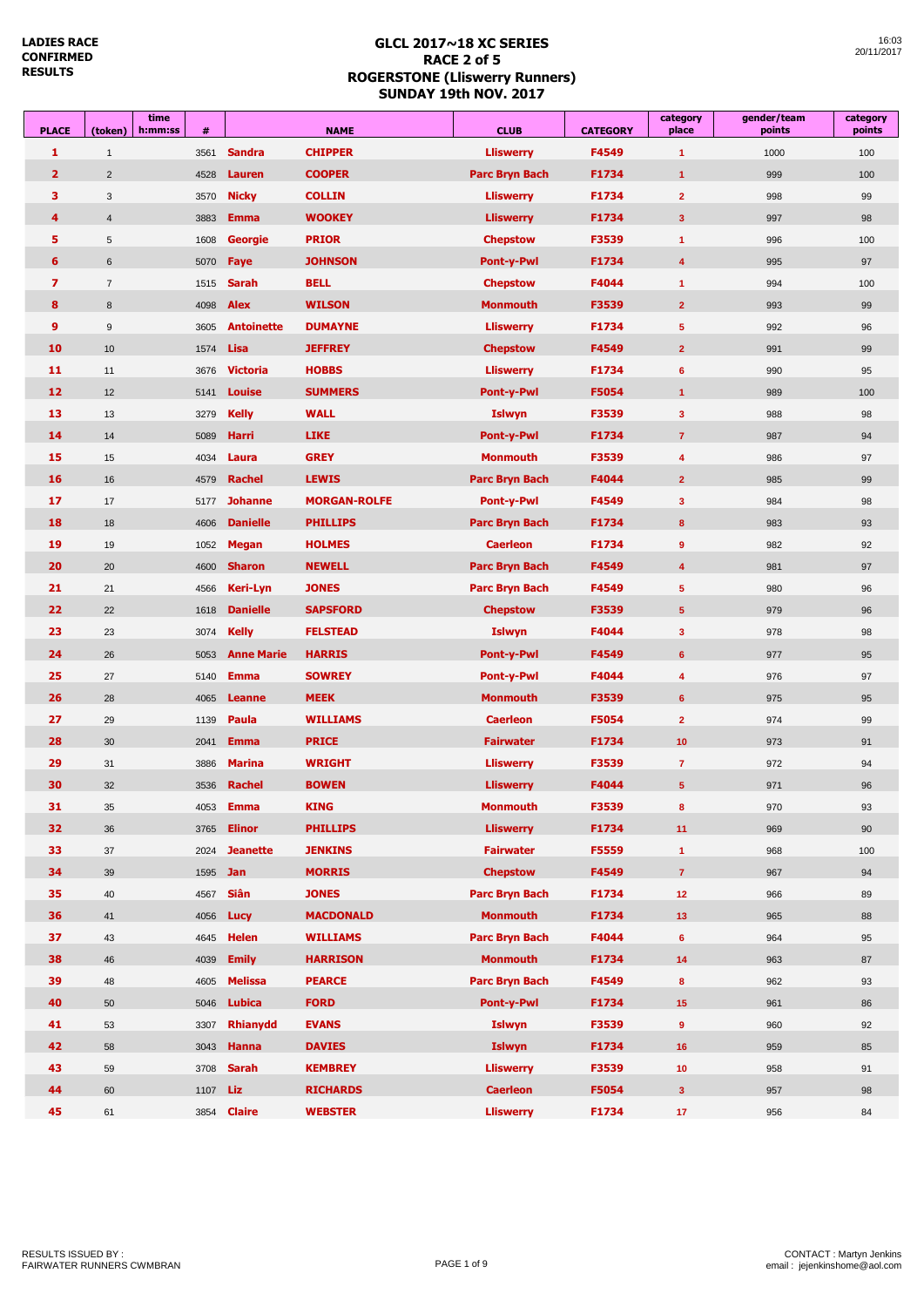| <b>PLACE</b> | (token) | time<br>h:mm:ss | #               |                     | <b>NAME</b>             | <b>CLUB</b>           | <b>CATEGORY</b> | category<br>place    | gender/team<br>points | category<br>points |
|--------------|---------|-----------------|-----------------|---------------------|-------------------------|-----------------------|-----------------|----------------------|-----------------------|--------------------|
| 46           | 62      |                 | 2007            | <b>Kelly</b>        | <b>CAMERON</b>          | <b>Fairwater</b>      | F3539           | 11                   | 955                   | 90                 |
| 47           | 63      |                 | 2004            | <b>Bev</b>          | <b>BRADBURY JONES</b>   | <b>Fairwater</b>      | F4549           | 9                    | 954                   | 92                 |
| 48           | 69      |                 | 1093            | <b>Karen</b>        | <b>PAYNE</b>            | <b>Caerleon</b>       | F4549           | 10                   | 953                   | 91                 |
| 49           | 70      |                 | 4031            | <b>Rebecca</b>      | <b>FOSTER</b>           | <b>Monmouth</b>       | F4044           | $\overline{7}$       | 952                   | 94                 |
| 50           | 71      |                 | 1081            | <b>Charlotte</b>    | <b>MORAN</b>            | <b>Caerleon</b>       | F4044           | 8                    | 951                   | 93                 |
| 51           | 73      |                 | 3247            | <b>Sian</b>         | <b>RICHARDSON</b>       | <b>Islwyn</b>         | F4044           | 9                    | 950                   | 92                 |
| 52           | 74      |                 | 4515            | Liz                 | <b>CARPENTER-DAVIES</b> | <b>Parc Bryn Bach</b> | F1734           | 18                   | 949                   | 83                 |
| 53           | 76      |                 | 4560            | <b>Michelle</b>     | <b>JAYNE</b>            | <b>Parc Bryn Bach</b> | F4044           | 10                   | 948                   | 91                 |
| 54           | 78      |                 | 4610            | <b>Kimberley</b>    | <b>PRICE</b>            | <b>Parc Bryn Bach</b> | F3539           | 12                   | 947                   | 89                 |
| 55           | 79      |                 | 5114            | <b>Bethan</b>       | <b>POWELL</b>           | <b>Pont-y-Pwl</b>     | F1734           | 19                   | 946                   | 82                 |
| 56           | 80      |                 | 4564            | <b>Beth</b>         | <b>JONES</b>            | <b>Parc Bryn Bach</b> | F1734           | 20                   | 945                   | 81                 |
| 57           | 82      |                 | 4079            | <b>Vicky</b>        | <b>ROBERTS</b>          | <b>Monmouth</b>       | F1734           | 21                   | 944                   | 80                 |
| 58           | 86      |                 | 2532            | <b>Daniela</b>      | <b>GORMLEY</b>          | Griffithstown         | F4549           | 11                   | 943                   | 90                 |
| 59           | 90      |                 | 2045            | Leonie              | <b>ROBERTS</b>          | <b>Fairwater</b>      | F4044           | 11                   | 942                   | 90                 |
| 60           | 92      |                 | 4045            | <b>Linsey</b>       | <b>HOLT</b>             | <b>Monmouth</b>       | F4044           | 12                   | 941                   | 89                 |
| 61           | 93      |                 | 4556            | <b>Alison</b>       | <b>HOLTON</b>           | <b>Parc Bryn Bach</b> | F4549           | 12                   | 940                   | 89                 |
| 62           | 94      |                 | 3710            | <b>Rachel</b>       | <b>KENNEDY</b>          | <b>Lliswerry</b>      | F4549           | 13                   | 939                   | 88                 |
| 63           | 95      |                 | 4513            | <b>Ruth</b>         | <b>BUTTERFIELD</b>      | <b>Parc Bryn Bach</b> | F3539           | 13                   | 938                   | 88                 |
| 64           | 98      |                 | 2051            | Liz                 | <b>WALSH</b>            | <b>Fairwater</b>      | F4044           | 13                   | 937                   | 88                 |
| 65           | 101     |                 | 1527            | <b>Berna</b>        | <b>CANTWELL</b>         | <b>Chepstow</b>       | F5054           | 4                    | 936                   | 97                 |
| 66           | 102     |                 | 4629            | <b>Suzanne</b>      | <b>TEW</b>              | <b>Parc Bryn Bach</b> | F4549           | 14                   | 935                   | 87                 |
| 67           | 103     |                 | 2046            | <b>Julie</b>        | <b>ROCHE</b>            | <b>Fairwater</b>      | F4549           | 15                   | 934                   | 86                 |
| 68           | 104     |                 | 2577            | <b>Elizabeth</b>    | <b>STOKES</b>           | <b>Griffithstown</b>  | F4549           | 16                   | 933                   | 85                 |
| 69           | 107     |                 | 5159            | <b>Emma</b>         | <b>WEAVING</b>          | <b>Pont-y-Pwl</b>     | F4044           | 14                   | 932                   | 87                 |
| 70           | 112     |                 | 3539            | Sonja               | <b>BREESE</b>           | <b>Lliswerry</b>      | F4549           | 17                   | 931                   | 84                 |
| 71           | 115     |                 | 2559            | <b>Charlotte</b>    | <b>REES</b>             | <b>Griffithstown</b>  | F1734           | 22                   | 930                   | 79                 |
| 72           | 116     |                 | 4097            | <b>Sophie</b>       | <b>WILLIAMS</b>         | <b>Monmouth</b>       | F1734           | 23                   | 929                   | 78                 |
| 73           | 117     |                 | 3690            | Ceri                | <b>JENKINS</b>          | <b>Lliswerry</b>      | F4044           | 15                   | 928                   | 86                 |
| 74           | 120     |                 | 3208            | <b>Sian</b>         | <b>PEARCE</b>           | <b>Islwyn</b>         | F3539           | 14                   | 927                   | 87                 |
| 75           | 125     |                 | 1125            | Helen               | <b>THOMAS</b>           | <b>Caerleon</b>       | F5559           | $\overline{2}$       | 926                   | 99                 |
| 76           | 128     |                 | 4593            | Siân                | <b>MCGOLDRICK</b>       | <b>Parc Bryn Bach</b> | F5054           | 5                    | 925                   | 96                 |
| 77           | 131     |                 | 4576            | <b>Louise</b>       | <b>KIRBY</b>            | Parc Bryn Bach        | F5054           | 6                    | 924                   | 95                 |
| 78           | 136     |                 | 5040 <b>Zoe</b> |                     | <b>ELVER</b>            | Pont-y-Pwl            | F4549           | 18                   | 923                   | 83                 |
| 79           | 139     |                 | 2011            | <b>Fiona</b>        | <b>CROSS</b>            | <b>Fairwater</b>      | F3539           | 15                   | 922                   | 86                 |
| 80           | 141     |                 | 4555            | Laura               | <b>HIRE</b>             | Parc Bryn Bach        | F1734           | 24                   | 921                   | 77                 |
| 81           | 143     |                 | 4550            | <b>Deanne</b>       | <b>GRIFFITHS</b>        | Parc Bryn Bach        | F4044           | 16                   | 920                   | 85                 |
| 82           | 144     |                 | 4656            | Keri                | <b>YOUNG</b>            | Parc Bryn Bach        | F3539           | 16                   | 919                   | 85                 |
| 83           | 149     |                 | 2032            | <b>Jane</b>         | <b>LEWIS</b>            | <b>Fairwater</b>      | F4549           | 19                   | 918                   | 82                 |
| 84           | 150     |                 | 1016            | <b>Michelle</b>     | <b>CLABON</b>           | <b>Caerleon</b>       | F5054           | $\overline{7}$       | 917                   | 94                 |
| 85           | 154     |                 |                 | 1546 <b>Joyce</b>   | <b>DODD</b>             | <b>Chepstow</b>       | F6064           | $\blacktriangleleft$ | 916                   | 100                |
| 86           | 156     |                 | 3807            | <b>Phoebe</b>       | <b>RUSSELL</b>          | <b>Lliswerry</b>      | F1734           | 25                   | 915                   | 76                 |
| 87           | 158     |                 |                 | 3513 <b>Tracey</b>  | <b>BARRINGTON</b>       | <b>Lliswerry</b>      | F4549           | 20                   | 914                   | 81                 |
| 88           | 167     |                 | 2504            | <b>Keren</b>        | <b>BEARD</b>            | <b>Griffithstown</b>  | F4549           | 21                   | 913                   | 80                 |
| 89           | 168     |                 | 5022            | <b>Victoria</b>     | <b>COLES</b>            | Pont-y-Pwl            | F4044           | 17                   | 912                   | 84                 |
| 90           | 177     |                 |                 | 1142 <b>Suzanne</b> | <b>MAINWARRING</b>      | <b>Caerleon</b>       | F4549           | 22                   | 911                   | 79                 |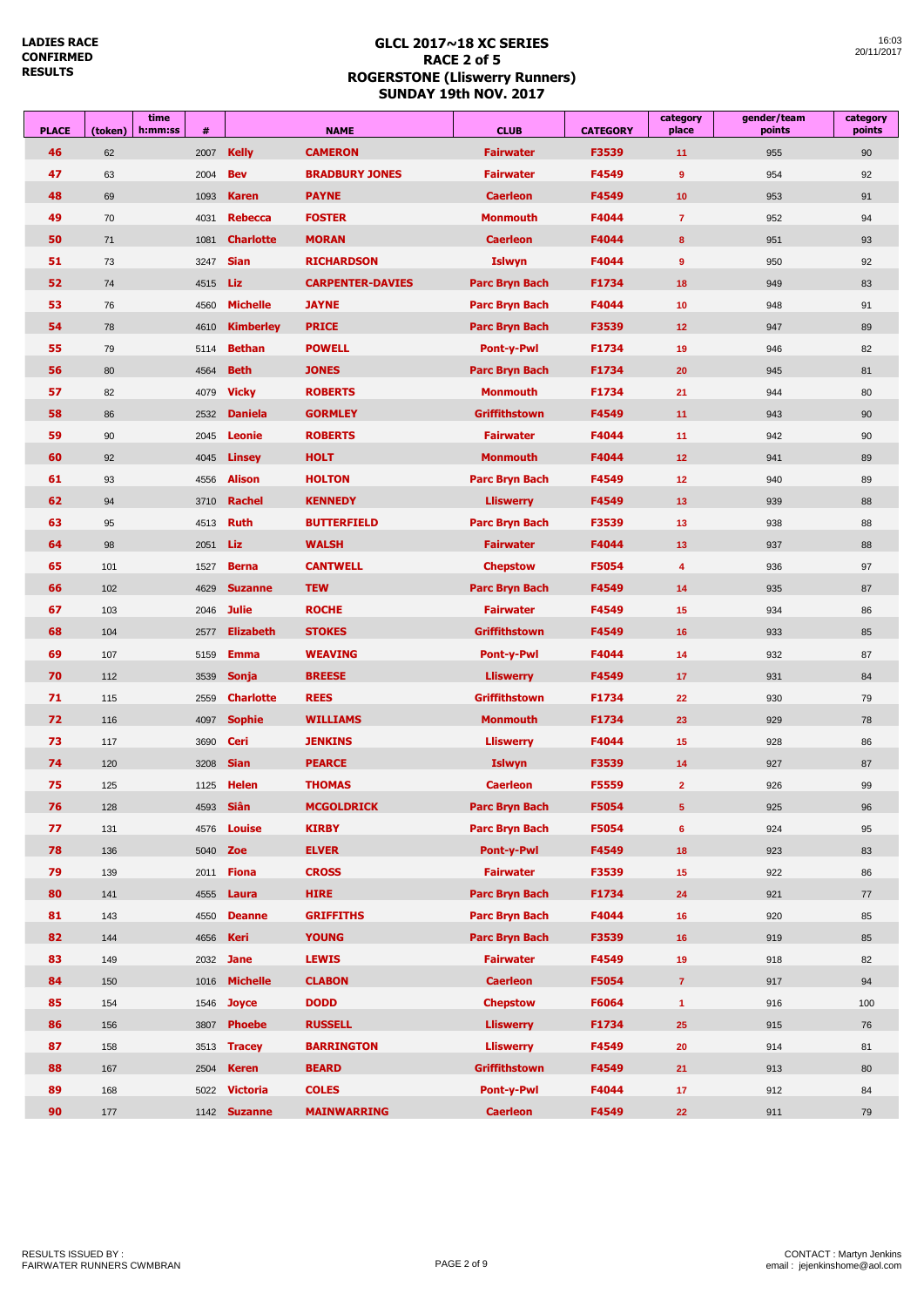**LADIES RACE CONFIRMED RESULTS**

| <b>PLACE</b> | (token) | time<br>h:mm:ss | #    | <b>NAME</b>      |                           | <b>CLUB</b>           | <b>CATEGORY</b> | category<br>place       | gender/team<br>points | category<br>points |
|--------------|---------|-----------------|------|------------------|---------------------------|-----------------------|-----------------|-------------------------|-----------------------|--------------------|
| 91           | 183     |                 | 1513 | <b>Jane</b>      | <b>BAYLISS</b>            | <b>Chepstow</b>       | F6599           | $\blacktriangleleft$    | 910                   | 100                |
| 92           | 185     |                 | 3567 | Val              | <b>CLARE</b>              | <b>Lliswerry</b>      | F6064           | $\overline{2}$          | 909                   | 99                 |
| 93           | 186     |                 | 4563 | <b>Kath</b>      | <b>JERVIS</b>             | Parc Bryn Bach        | F6064           | $\mathbf{3}$            | 908                   | 98                 |
| 94           | 195     |                 | 3682 | <b>Trudy</b>     | <b>HURFORD</b>            | <b>Lliswerry</b>      | F4044           | 18                      | 907                   | 83                 |
| 95           | 197     |                 | 3602 | Ceri             | <b>DONOVAN</b>            | <b>Lliswerry</b>      | F4549           | 23                      | 906                   | 78                 |
| 96           | 199     |                 | 3856 | <b>Susan</b>     | <b>WEBSTER</b>            | <b>Lliswerry</b>      | F5054           | $\bf{8}$                | 905                   | 93                 |
| 97           | 202     |                 | 4630 | <b>Alexandra</b> | <b>THOMAS</b>             | Parc Bryn Bach        | F1734           | 26                      | 904                   | 75                 |
| 98           | 203     |                 | 5026 | <b>Melinda</b>   | <b>DALEY</b>              | <b>Pont-y-Pwl</b>     | F4549           | 24                      | 903                   | 77                 |
| 99           | 205     |                 | 1505 | <b>Sue</b>       | <b>ASHTON</b>             | <b>Chepstow</b>       | F6064           | 4                       | 902                   | 97                 |
| 100          | 207     |                 | 4537 | <b>Teresa</b>    | <b>DAVIES</b>             | <b>Parc Bryn Bach</b> | F4549           | 25                      | 901                   | 76                 |
| 101          | 208     |                 | 3525 | <b>Jayne</b>     | <b>BENTALL</b>            | <b>Lliswerry</b>      | F4549           | 26                      | 900                   | 75                 |
| 102          | 212     |                 | 5175 | <b>Sharon</b>    | <b>HERBERT</b>            | <b>Pont-y-Pwl</b>     | F4549           | 27                      | 899                   | 74                 |
| 103          | 219     |                 | 2035 | <b>Sheree</b>    | <b>MANN</b>               | <b>Fairwater</b>      | F5054           | $\overline{9}$          | 898                   | 92                 |
| 104          | 221     |                 | 2562 | Wendy            | <b>REES</b>               | <b>Griffithstown</b>  | F5559           | $\overline{\mathbf{3}}$ | 897                   | 98                 |
| 105          | 223     |                 | 1101 | <b>Vanessa</b>   | <b>PRITCHARD</b>          | <b>Caerleon</b>       | F4044           | 19                      | 896                   | 82                 |
| 106          | 224     |                 | 3146 | <b>Jackie</b>    | <b>LAMBETH</b>            | <b>Islwyn</b>         | F4549           | 28                      | 895                   | 73                 |
| 107          | 225     |                 | 1575 | <b>Anne</b>      | <b>JENNER</b>             | <b>Chepstow</b>       | F5559           | 4                       | 894                   | 97                 |
| 108          | 226     |                 | 3140 | <b>Vicki</b>     | <b>JONES</b>              | <b>Islwyn</b>         | F4044           | 20                      | 893                   | 81                 |
| 109          | 229     |                 | 3587 | <b>Julie</b>     | <b>DAVIES</b>             | <b>Lliswerry</b>      | F5054           | 10                      | 892                   | 91                 |
| 110          | 231     |                 | 3891 | <b>Louise</b>    | <b>HOPKINS</b>            | <b>Lliswerry</b>      | F5054           | 11                      | 891                   | 90                 |
| 111          | 232     |                 | 3295 | <b>Helen</b>     | <b>WILLIAMS</b>           | <b>Islwyn</b>         | F3539           | 17                      | 890                   | 84                 |
| 112          | 235     |                 | 1049 | <b>Joanne</b>    | <b>HENSHALL</b>           | <b>Caerleon</b>       | F4549           | 29                      | 889                   | 72                 |
| 113          | 237     |                 | 3638 | <b>Julie</b>     | <b>GIBSON</b>             | <b>Lliswerry</b>      | F5054           | 12                      | 888                   | 89                 |
| 114          | 241     |                 | 5011 | <b>Marisa</b>    | <b>BENJAMIN</b>           | <b>Pont-y-Pwl</b>     | F1734           | 27                      | 887                   | 74                 |
| 115          | 245     |                 | 3629 | Yvonne           | <b>FORSEY</b>             | <b>Lliswerry</b>      | F5559           | $5\phantom{.0}$         | 886                   | 96                 |
| 116          | 249     |                 | 3503 | <b>Clare</b>     | <b>ANDERSON</b>           | <b>Lliswerry</b>      | F5054           | 13                      | 885                   | 88                 |
| 117          | 251     |                 | 2544 | <b>Karen</b>     | <b>JAMES</b>              | <b>Griffithstown</b>  | F4044           | 21                      | 884                   | 80                 |
| 118          | 253     |                 | 3558 | Mei              | <b>CHEUNG</b>             | <b>Lliswerry</b>      | F4044           | 22                      | 883                   | 79                 |
| 119          | 254     |                 | 3256 | Mel              | <b>SENIOR</b>             | <b>Islwyn</b>         | F4549           | 30                      | 882                   | 71                 |
| 120          | 256     |                 | 3748 | <b>Lisa</b>      | <b>NICHOLS</b>            | <b>Lliswerry</b>      | F4549           | 31                      | 881                   | 70                 |
| 121          | 258     |                 | 3650 | <b>Julia</b>     | <b>GROOMBRIDGE</b>        | <b>Lliswerry</b>      | F5054           | 14                      | 880                   | 87                 |
| 122          | 261     |                 | 5174 | <b>Lindsey</b>   | <b>HADLEY</b>             | Pont-y-Pwl            | F1734           | 28                      | 879                   | 73                 |
| 123          | 265     |                 | 3508 | <b>Maria</b>     | <b>ATKIN</b>              | <b>Lliswerry</b>      | F5054           | 15                      | 878                   | 86                 |
| 124          | 267     |                 | 4647 | <b>Sarah</b>     | <b>WILLIAMS</b>           | Parc Bryn Bach        | F4044           | 23                      | 877                   | 78                 |
| 125          | 278     |                 | 4589 | <b>Caroline</b>  | <b>MATTHEWS</b>           | Parc Bryn Bach        | F4549           | 32                      | 876                   | 69                 |
| 126          | 280     |                 | 1055 | Gwyn             | <b>HOWELLS</b>            | <b>Caerleon</b>       | F6599           | $\overline{2}$          | 875                   | 99                 |
| 127          | 282     |                 | 2053 | <b>Suzanne</b>   | <b>WILLIAMS</b>           | <b>Fairwater</b>      | F5054           | 16                      | 874                   | 85                 |
| 128          | 288     |                 | 4561 | <b>Maricel</b>   | <b>JENKINS-BELOHORSKA</b> | Parc Bryn Bach        | F1734           | 29                      | 873                   | 72                 |
| 129          | 290     |                 | 1089 | <b>Claire</b>    | <b>ORFORD</b>             | <b>Caerleon</b>       | F4044           | 24                      | 872                   | 77                 |
| 130          | 292     |                 | 3892 | <b>Louise</b>    | <b>AHERN</b>              | <b>Lliswerry</b>      | F5054           | 17 <sub>2</sub>         | 871                   | 84                 |
| 131          | 302     |                 | 3742 | Elizabeth        | <b>MOUNFIELD</b>          | <b>Lliswerry</b>      | F3539           | 18                      | 870                   | 83                 |
| 132          | 308     |                 | 5127 | <b>Maxine</b>    | <b>RHODES</b>             | Pont-y-Pwl            | F5054           | 18                      | 869                   | 83                 |
| 133          | 310     |                 |      | 1083 Aisling     | <b>MORGAN</b>             | <b>Caerleon</b>       | F1734           | 30                      | 868                   | 71                 |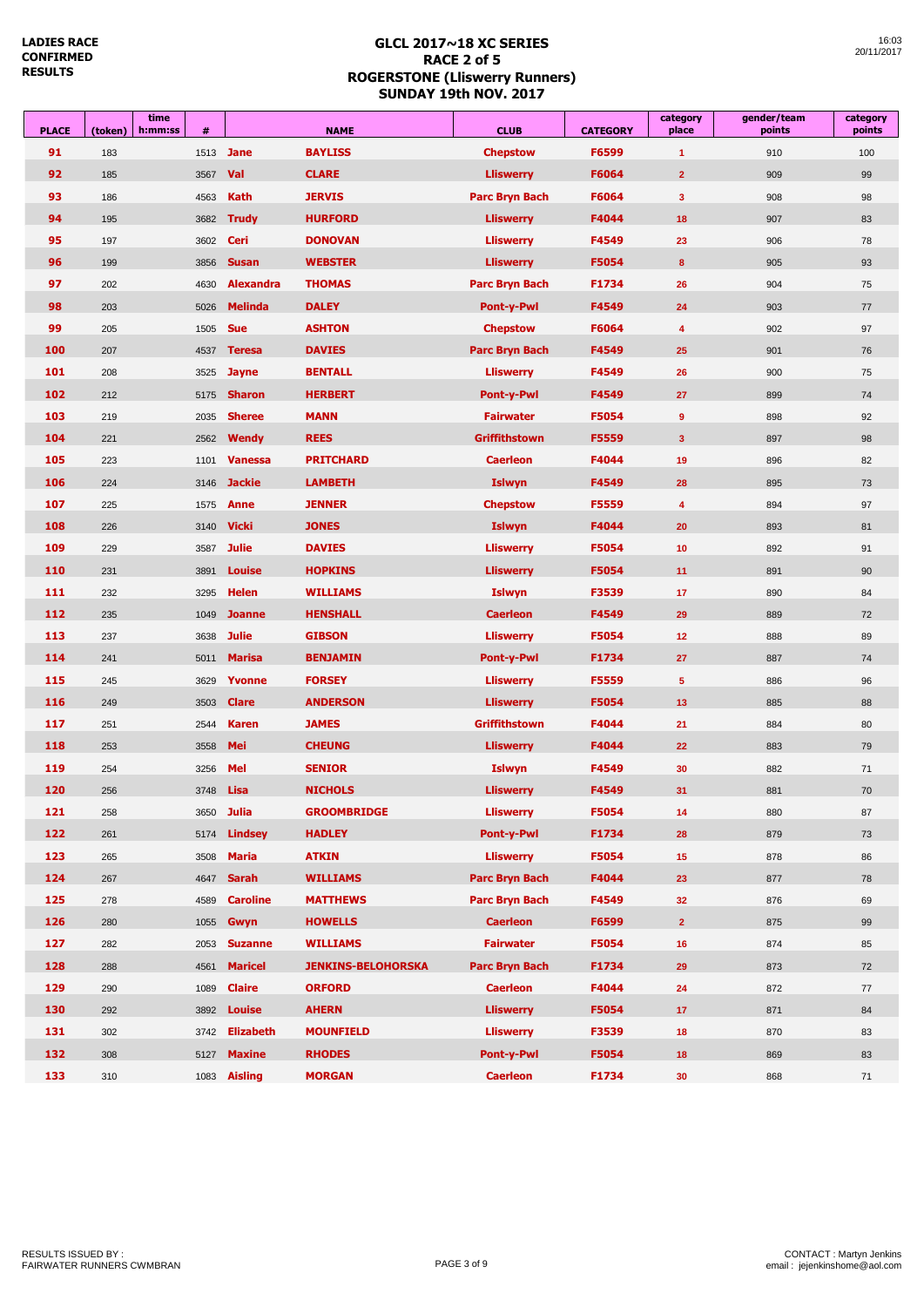Ē

time **the contract of the state of the contract** 

m I

| <b>PLACE</b>   | (token) | time<br>h:mm:ss | #    |                 | <b>NAME</b>       | <b>CLUB</b>           | <b>CATEGORY</b> | category<br>place       | gender/team<br>points | category<br>points |
|----------------|---------|-----------------|------|-----------------|-------------------|-----------------------|-----------------|-------------------------|-----------------------|--------------------|
| 1              | 24      |                 | 4603 | <b>Jamie</b>    | <b>PARRY</b>      | <b>Parc Bryn Bach</b> | M1739           | $\blacktriangleleft$    | 1000                  | 100                |
| $\overline{2}$ | 25      |                 | 5100 | Iwan            | <b>MORTON</b>     | <b>Pont-y-Pwl</b>     | M4044           | $\mathbf{1}$            | 999                   | 100                |
| 3              | 33      |                 | 1596 | Paul            | <b>MURRIN</b>     | <b>Chepstow</b>       | M4044           | $\mathbf{2}$            | 998                   | 99                 |
| 4              | 34      |                 | 1639 | <b>Martyn</b>   | <b>WINSER</b>     | <b>Chepstow</b>       | M1739           | $\overline{2}$          | 997                   | 99                 |
| 5              | 38      |                 | 3750 | <b>Martin</b>   | <b>NORTON</b>     | <b>Lliswerry</b>      | M1739           | $\mathbf{3}$            | 996                   | 98                 |
| $6\phantom{1}$ | 42      |                 | 4103 | <b>Rich</b>     | <b>FOSTER</b>     | <b>Monmouth</b>       | M1739           | $\overline{\mathbf{4}}$ | 995                   | 97                 |
| $\overline{7}$ | 44      |                 | 4570 | <b>Sam</b>      | <b>JONES</b>      | <b>Parc Bryn Bach</b> | M1739           | ${\bf 5}$               | 994                   | 96                 |
| 8              | 45      |                 | 5162 | Paul            | <b>WHITE</b>      | <b>Pont-y-Pwl</b>     | M4044           | $\mathbf{3}$            | 993                   | 98                 |
| 9              | 47      |                 | 5069 | <b>Richard</b>  | <b>JOHNSON</b>    | <b>Pont-y-Pwl</b>     | M4549           | $\mathbf{1}$            | 992                   | 100                |
| 10             | 49      |                 | 2033 | <b>Michael</b>  | <b>LEWIS</b>      | <b>Fairwater</b>      | M1739           | 6                       | 991                   | 95                 |
| 11             | 51      |                 | 3820 | <b>Ieuan</b>    | <b>SMITH</b>      | <b>Lliswerry</b>      | M1739           | $\overline{7}$          | 990                   | 94                 |
| 12             | 52      |                 | 4661 | <b>Adam</b>     | <b>ROBERTS</b>    | <b>Parc Bryn Bach</b> | M1739           | 8                       | 989                   | 93                 |
| 13             | 54      |                 | 5087 | <b>Andrew</b>   | LEE               | Pont-y-Pwl            | M4549           | $\overline{2}$          | 988                   | 99                 |
| 14             | 55      |                 | 3837 | <b>Miles</b>    | <b>THOMAS</b>     | <b>Lliswerry</b>      | M1739           | 9                       | 987                   | 92                 |
| 15             | 56      |                 | 3184 | Lee             | <b>MILLS</b>      | <b>Islwyn</b>         | M4044           | 4                       | 986                   | 97                 |
| 16             | 57      |                 | 1518 | <b>James</b>    | <b>BLORE</b>      | <b>Chepstow</b>       | M1739           | 10                      | 985                   | 91                 |
| 17             | 64      |                 | 4588 | <b>Stephen</b>  | <b>MATHERS</b>    | <b>Parc Bryn Bach</b> | M1739           | 11                      | 984                   | 90                 |
| 18             | 65      |                 | 5125 | <b>Iestyn</b>   | <b>RHODES</b>     | <b>Pont-y-Pwl</b>     | M4044           | $5\phantom{1}$          | 983                   | 96                 |
| 19             | 66      |                 | 3521 | <b>Jon</b>      | <b>BELCHER</b>    | <b>Lliswerry</b>      | M4044           | $6\phantom{1}$          | 982                   | 95                 |
| 20             | 67      |                 | 2546 | Gareth          | <b>JONES</b>      | <b>Griffithstown</b>  | M1739           | 12                      | 981                   | 89                 |
| 21             | 68      |                 | 1069 | <b>Rhys</b>     | <b>KNIGHT</b>     | <b>Caerleon</b>       | M1739           | 13                      | 980                   | 88                 |
| 22             | 72      |                 | 1507 | <b>Karie</b>    | <b>ATKINS</b>     | <b>Chepstow</b>       | M4044           | $\overline{7}$          | 979                   | 94                 |
| 23             | 75      |                 | 1529 | <b>Jonathan</b> | <b>CARTER</b>     | <b>Chepstow</b>       | M4549           | $\mathbf{3}$            | 978                   | 98                 |
| 24             | 77      |                 | 3821 | Lee             | <b>SMITH</b>      | <b>Lliswerry</b>      | M5054           | $\mathbf{1}$            | 977                   | 100                |
| 25             | 81      |                 | 3099 | Paul            | <b>HAYWARD</b>    | <b>Islwyn</b>         | M1739           | 14                      | 976                   | 87                 |
| 26             | 83      |                 | 3534 | <b>Phil</b>     | <b>BOORMAN</b>    | <b>Lliswerry</b>      | M4549           | $\overline{4}$          | 975                   | 97                 |
| 27             | 84      |                 | 3860 | <b>Ryan</b>     | <b>WHATLEY</b>    | <b>Lliswerry</b>      | M1739           | 15                      | 974                   | 86                 |
| 28             | 85      |                 | 3760 | <b>James</b>    | <b>PEARCE</b>     | <b>Lliswerry</b>      | M4044           | 8                       | 973                   | 93                 |
| 29             | 87      |                 | 3545 | Paul            | <b>BRUTON</b>     | <b>Lliswerry</b>      | M4044           | $\boldsymbol{9}$        | 972                   | 92                 |
| 30             | 88      |                 | 1141 | <b>Andrew</b>   | <b>WRIGHT</b>     | <b>Caerleon</b>       | M4549           | $5\phantom{.0}$         | 971                   | 96                 |
| 31             | 89      |                 | 1632 | <b>Ross</b>     | <b>WALKER</b>     | <b>Chepstow</b>       | M1739           | 16                      | 970                   | 85                 |
| 32             | 91      |                 | 3790 | <b>Daniel</b>   | <b>REILLY</b>     | <b>Lliswerry</b>      | M1739           | 17                      | 969                   | 84                 |
| 33             | 96      |                 | 4612 | <b>Richard</b>  | <b>PRICE(JNR)</b> | <b>Parc Bryn Bach</b> | M1739           | 18                      | 968                   | 83                 |
| 34             | 97      |                 | 3530 | <b>Tom</b>      | <b>BLAND</b>      | <b>Lliswerry</b>      | M1739           | 19                      | 967                   | 82                 |
| 35             | 99      |                 | 3585 | <b>Jamie</b>    | <b>DAVIES</b>     | <b>Lliswerry</b>      | M1739           | 20                      | 966                   | 81                 |
| 36             | 100     |                 | 3309 | <b>Bleddyn</b>  | <b>JONES</b>      | <b>Islwyn</b>         | M4044           | 10                      | 965                   | 91                 |
| 37             | 105     |                 | 2569 | Paul            | <b>SLADE</b>      | <b>Griffithstown</b>  | M1739           | 21                      | 964                   | 80                 |
| 38             | 106     |                 | 1577 | <b>Matthew</b>  | <b>KITCHING</b>   | <b>Chepstow</b>       | M4044           | 11                      | 963                   | 90                 |
| 39             | 108     |                 | 3660 | <b>Oliver</b>   | <b>HARRIS</b>     | <b>Lliswerry</b>      | M1739           | 22                      | 962                   | 79                 |
| 40             | 109     |                 | 3096 | <b>Haydn</b>    | <b>HARTNELL</b>   | <b>Islwyn</b>         | M5559           | $\mathbf{1}$            | 961                   | 100                |
| 41             | 111     |                 | 2590 | <b>Nick</b>     | <b>WALSH</b>      | <b>Griffithstown</b>  | M4549           | 6                       | 960                   | 95                 |
| 42             | 113     |                 | 3519 | Gareth          | <b>BECK</b>       | <b>Lliswerry</b>      | M5054           | 2 <sup>2</sup>          | 959                   | 99                 |
| 43             | 114     |                 | 5129 | <b>David</b>    | <b>RICHARDSON</b> | <b>Pont-y-Pwl</b>     | M1739           | 23                      | 958                   | 78                 |
| 44             | 118     |                 | 4638 | <b>Terry</b>    | <b>WATKINS</b>    | <b>Parc Bryn Bach</b> | M4044           | 12                      | 957                   | 89                 |
| 45             | 119     |                 | 4618 | <b>Richard</b>  | <b>SHEEHY</b>     | <b>Parc Bryn Bach</b> | M1739           | 24                      | 956                   | 77                 |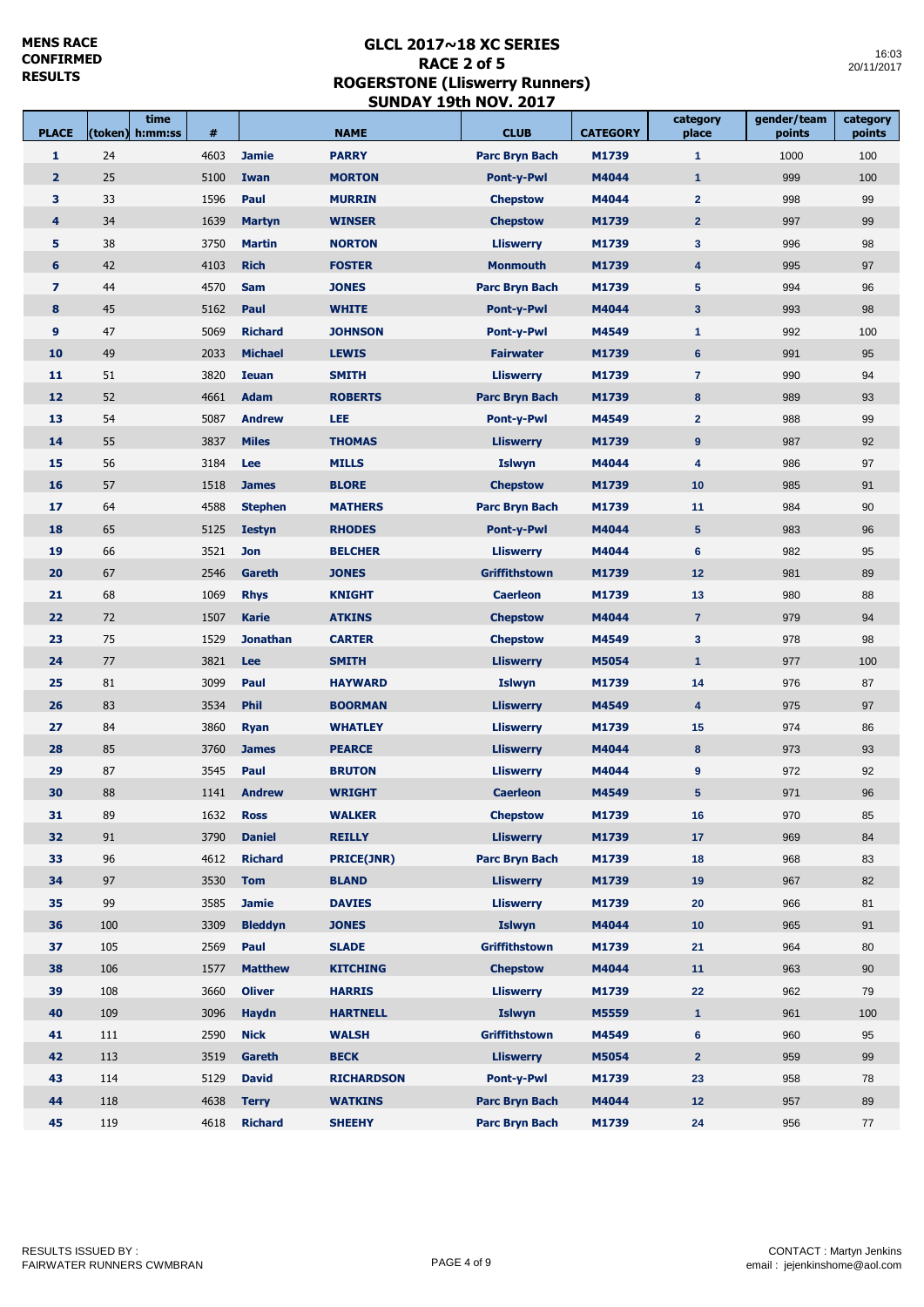$\overline{\phantom{a}}$ 

| <b>PLACE</b> | time<br>(token)<br>h:mm:ss | #    |                | <b>NAME</b>       | <b>CLUB</b>           | <b>CATEGORY</b> | category<br>place       | gender/team<br>points | category<br>points |
|--------------|----------------------------|------|----------------|-------------------|-----------------------|-----------------|-------------------------|-----------------------|--------------------|
| 46           | 121                        | 1642 | <b>Mark</b>    | <b>BURBIDGE</b>   | <b>Chepstow</b>       | M1739           | 25                      | 955                   | 76                 |
| 47           | 122                        | 4516 | <b>Stephen</b> | <b>CARTER</b>     | <b>Parc Bryn Bach</b> | M4549           | $\overline{7}$          | 954                   | 94                 |
| 48           | 123                        | 3614 | <b>Richard</b> | <b>ELGAR</b>      | <b>Lliswerry</b>      | M1739           | 26                      | 953                   | 75                 |
| 49           | 124                        | 3890 | Dan            | <b>BODIN</b>      | <b>Lliswerry</b>      | M5054           | $\mathbf{3}$            | 952                   | 98                 |
| 50           | 126                        | 4102 | <b>Julian</b>  | <b>HOWE</b>       | <b>Monmouth</b>       | M4549           | 8                       | 951                   | 93                 |
| 51           | 127                        | 1086 | <b>Matthew</b> | <b>MULCAHY</b>    | <b>Caerleon</b>       | M4549           | 9                       | 950                   | 92                 |
| 52           | 129                        | 4559 | <b>Samuel</b>  | <b>JACKSON</b>    | <b>Parc Bryn Bach</b> | M1739           | 27                      | 949                   | 74                 |
| 53           | 130                        | 5029 | <b>Steve</b>   | <b>DAVIES</b>     | Pont-y-Pwl            | M5559           | $\overline{2}$          | 948                   | 99                 |
| 54           | 132                        | 3568 | <b>Mike</b>    | <b>CLEAVER</b>    | <b>Lliswerry</b>      | M4044           | 13                      | 947                   | 88                 |
| 55           | 133                        | 4631 | <b>James</b>   | <b>THOMAS</b>     | <b>Parc Bryn Bach</b> | M1739           | 28                      | 946                   | 73                 |
| 56           | 134                        | 1580 | <b>Matthew</b> | <b>LAWSON</b>     | <b>Chepstow</b>       | M4549           | 10                      | 945                   | 91                 |
| 57           | 135                        | 4617 | <b>Ethan</b>   | <b>SAYCE</b>      | <b>Parc Bryn Bach</b> | M1739           | 29                      | 944                   | 72                 |
| 58           | 137                        | 4539 | Ian            | <b>DAVIES</b>     | <b>Parc Bryn Bach</b> | M5054           | $\overline{4}$          | 943                   | 97                 |
| 59           | 138                        | 3149 | <b>Steve</b>   | <b>LANE</b>       | <b>Islwyn</b>         | M4044           | 14                      | 942                   | 87                 |
| 60           | 140                        | 4520 | <b>Damian</b>  | <b>CASWELL</b>    | <b>Parc Bryn Bach</b> | M4044           | 15                      | 941                   | 86                 |
| 61           | 142                        | 1573 | <b>Dickie</b>  | <b>HUDD</b>       | <b>Chepstow</b>       | M4549           | 11                      | 940                   | 90                 |
| 62           | 145                        | 1025 | Ian            | <b>DAVIES</b>     | <b>Caerleon</b>       | M4549           | 12                      | 939                   | 89                 |
| 63           | 146                        | 1636 | <b>David</b>   | <b>WHEELER</b>    | <b>Chepstow</b>       | M1739           | 30                      | 938                   | 71                 |
| 64           | 147                        | 4575 | <b>Darran</b>  | <b>KIPPEST</b>    | <b>Parc Bryn Bach</b> | M4044           | 16                      | 937                   | 85                 |
| 65           | 148                        | 1571 | <b>Rob</b>     | <b>HOOK</b>       | <b>Chepstow</b>       | M5054           | $5\phantom{.0}$         | 936                   | 96                 |
| 66           | 151                        | 4507 | <b>Neil</b>    | <b>BEYNON</b>     | <b>Parc Bryn Bach</b> | M4549           | 13                      | 935                   | 88                 |
| 67           | 152                        | 5080 | <b>James</b>   | <b>KEMP</b>       | <b>Pont-y-Pwl</b>     | M1739           | 31                      | 934                   | 70                 |
| 68           | 153                        | 3515 | <b>Richard</b> | <b>BASHAM</b>     | <b>Lliswerry</b>      | M4549           | 14                      | 933                   | 87                 |
| 69           | 155                        | 2055 | <b>Alun</b>    | <b>WILLIAMS</b>   | <b>Fairwater</b>      | M5054           | $6\phantom{1}6$         | 932                   | 95                 |
| 70           | 157                        | 3245 | <b>Micheal</b> | <b>RICHARDSON</b> | <b>Islwyn</b>         | M4044           | 17                      | 931                   | 84                 |
| 71           | 159                        | 2533 | <b>Gerard</b>  | <b>GORMLEY</b>    | <b>Griffithstown</b>  | M5054           | $\overline{7}$          | 930                   | 94                 |
| 72           | 160                        | 1517 | <b>Robert</b>  | <b>BEVES</b>      | <b>Chepstow</b>       | M5054           | 8                       | 929                   | 93                 |
| 73           | 161                        | 4030 | <b>Russell</b> | <b>FINCH</b>      | <b>Monmouth</b>       | M5054           | 9                       | 928                   | 92                 |
| 74           | 162                        | 5151 | Carl           | <b>URQUHART</b>   | <b>Pont-y-Pwl</b>     | M5054           | 10                      | 927                   | 91                 |
| 75           | 163                        | 1035 | <b>Kevin</b>   | <b>DUPO</b>       | <b>Caerleon</b>       | M5054           | 11                      | 926                   | 90                 |
| 76           | 164                        | 3788 | <b>Nick</b>    | <b>REES</b>       | <b>Lliswerry</b>      | M5559           | 3 <sup>2</sup>          | 925                   | 98                 |
| 77           | 165                        | 4639 | <b>Nick</b>    | <b>WEBB</b>       | <b>Parc Bryn Bach</b> | M4549           | 15                      | 924                   | 86                 |
| 78           | 166                        | 3290 | <b>Kim</b>     | <b>WEHDEN</b>     | <b>Islwyn</b>         | M5559           | $\overline{\mathbf{4}}$ | 923                   | 97                 |
| 79           | 169                        | 4026 | <b>Mark</b>    | <b>DUNN</b>       | <b>Monmouth</b>       | M5054           | 12                      | 922                   | 89                 |
| 80           | 170                        | 1602 | <b>Stephen</b> | <b>OWEN</b>       | <b>Chepstow</b>       | M6569           | $\mathbf{1}$            | 921                   | 100                |
| 81           | 171                        | 1545 | <b>Alan</b>    | <b>DOBBS</b>      | <b>Chepstow</b>       | M4044           | 18                      | 920                   | 83                 |
| 82           | 172                        | 2594 | <b>Colin</b>   | <b>WILMOTT</b>    | <b>Griffithstown</b>  | M5559           | 5 <sub>5</sub>          | 919                   | 96                 |
| 83           | 173                        | 3543 | Gareth         | <b>BRUNNOCK</b>   | <b>Lliswerry</b>      | M1739           | 32                      | 918                   | 69                 |
| 84           | 174                        | 2006 | <b>Simon</b>   | <b>BURNS</b>      | <b>Fairwater</b>      | M1739           | 33                      | 917                   | 68                 |
| 85           | 175                        | 4611 | <b>Richard</b> | <b>PRICE(SNR)</b> | <b>Parc Bryn Bach</b> | M5054           | 13                      | 916                   | 88                 |
| 86           | 176                        | 4591 | <b>Michael</b> | <b>MATTHEWS</b>   | <b>Parc Bryn Bach</b> | M4549           | 16                      | 915                   | 85                 |
| 87           | 178                        | 2036 | <b>Roger</b>   | <b>MILLS</b>      | <b>Fairwater</b>      | M4549           | 17                      | 914                   | 84                 |
| 88           | 179                        | 4028 | <b>Brian</b>   | <b>EVANS</b>      | <b>Monmouth</b>       | M4549           | 18                      | 913                   | 83                 |
| 89           | 180                        | 3680 | <b>Oliver</b>  | <b>HUGHES</b>     | <b>Lliswerry</b>      | M1739           | 34                      | 912                   | 67                 |
| 90           | 181                        | 1126 | <b>Peter</b>   | <b>THOMAS</b>     | <b>Caerleon</b>       | M5559           | $6\phantom{1}$          | 911                   | 95                 |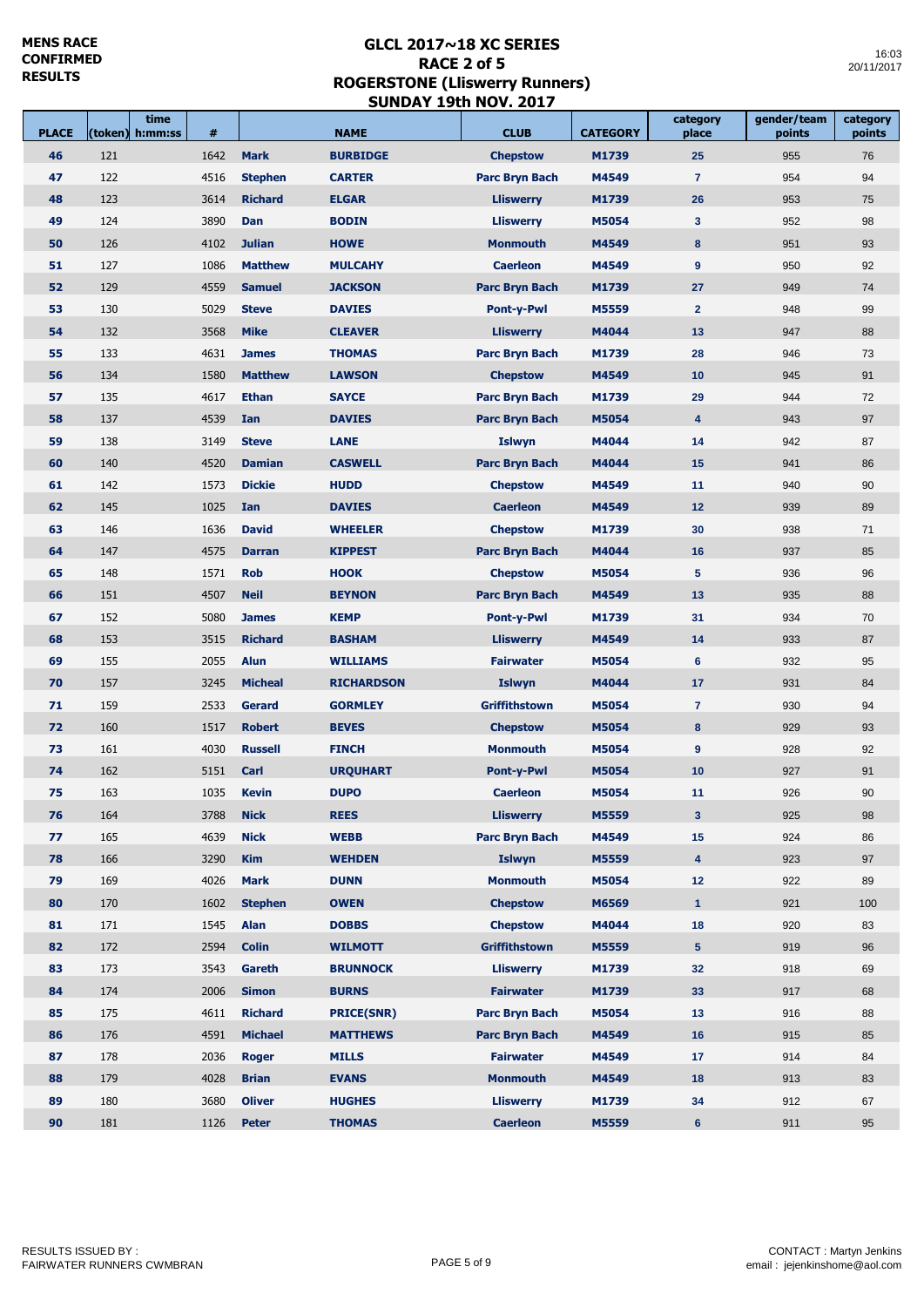$\overline{\phantom{a}}$ 

| <b>PLACE</b> | (token) | time<br>h:mm:ss | #    |                      | <b>NAME</b>          | <b>CLUB</b>           | <b>CATEGORY</b> | category<br>place | gender/team<br>points | category<br>points |
|--------------|---------|-----------------|------|----------------------|----------------------|-----------------------|-----------------|-------------------|-----------------------|--------------------|
| 91           | 182     |                 | 3889 | Gavin                | <b>PERKINS</b>       | <b>Lliswerry</b>      | M1739           | 35                | 910                   | 66                 |
| 92           | 184     |                 | 1076 | <b>Howard</b>        | <b>MASON</b>         | <b>Caerleon</b>       | M5054           | 14                | 909                   | 87                 |
| 93           | 187     |                 | 4633 | <b>Matthew</b>       | <b>TRINDER</b>       | <b>Parc Bryn Bach</b> | M1739           | 36                | 908                   | 65                 |
| 94           | 188     |                 | 2545 | <b>Ben</b>           | <b>JENKINS</b>       | <b>Griffithstown</b>  | M1739           | 37                | 907                   | 64                 |
| 95           | 189     |                 | 3529 | <b>Martyn</b>        | <b>BIDWELL</b>       | <b>Lliswerry</b>      | M5054           | 15                | 906                   | 86                 |
| 96           | 190     |                 | 3559 | Paul                 | <b>CHICK</b>         | <b>Lliswerry</b>      | M4549           | 19                | 905                   | 82                 |
| 97           | 191     |                 | 3852 | <b>Bob</b>           | <b>WATSON</b>        | <b>Lliswerry</b>      | M4549           | 20                | 904                   | 81                 |
| 98           | 192     |                 | 1100 | <b>Jason</b>         | <b>PRITCHARD</b>     | <b>Caerleon</b>       | M4044           | 19                | 903                   | 82                 |
| 99           | 193     |                 | 1590 | <b>Kevin</b>         | <b>MCENTEE</b>       | <b>Chepstow</b>       | M6064           | $\mathbf{1}$      | 902                   | 100                |
| 100          | 194     |                 | 2574 | <b>Andrew</b>        | <b>SPENCER</b>       | <b>Griffithstown</b>  | M5054           | 16                | 901                   | 85                 |
| 101          | 196     |                 | 3509 | <b>Tom</b>           | <b>ATKIN</b>         | <b>Lliswerry</b>      | M1739           | 38                | 900                   | 63                 |
| 102          | 198     |                 | 3836 | <b>Jack</b>          | <b>THOMAS</b>        | <b>Lliswerry</b>      | M1739           | 39                | 899                   | 62                 |
| 103          | 200     |                 | 5511 | <b>Jon</b>           | <b>HANCOCK</b>       | <b>Usk</b>            | M6064           | $\overline{2}$    | 898                   | 99                 |
| 104          | 201     |                 | 2564 | <b>Richard</b>       | <b>ROBERTS</b>       | <b>Griffithstown</b>  | M1739           | 40                | 897                   | 61                 |
| 105          | 204     |                 | 4009 | <b>Martin</b>        | <b>BLAKEBROUGH</b>   | <b>Monmouth</b>       | M5054           | 17                | 896                   | 84                 |
| 106          | 206     |                 | 1109 | <b>Peter</b>         | <b>RODGER</b>        | <b>Caerleon</b>       | M6064           | $\mathbf{3}$      | 895                   | 98                 |
| 107          | 209     |                 | 4585 | Ian                  | <b>LINE</b>          | <b>Parc Bryn Bach</b> | M4549           | 21                | 894                   | 80                 |
| 108          | 210     |                 | 5034 | <b>Andrew</b>        | <b>DICKENS</b>       | <b>Pont-y-Pwl</b>     | M4549           | 22                | 893                   | 79                 |
| 109          | 211     |                 | 3861 | Ian                  | <b>WHATMOUGH</b>     | <b>Lliswerry</b>      | M5559           | $\overline{7}$    | 892                   | 94                 |
| 110          | 213     |                 | 1054 | <b>Gareth</b>        | <b>HOWELLS</b>       | <b>Caerleon</b>       | M1739           | 41                | 891                   | 60                 |
| 111          | 214     |                 | 3623 | <b>Mark</b>          | <b>FAULKNER</b>      | <b>Lliswerry</b>      | M5559           | 8                 | 890                   | 93                 |
| 112          | 215     |                 | 2596 | <b>Mark</b>          | <b>HOBBS</b>         | <b>Griffithstown</b>  | M1739           | 42                | 889                   | 59                 |
| 113          | 216     |                 | 1138 | <b>Neil</b>          | <b>WILLIAMS</b>      | <b>Caerleon</b>       | M5054           | 18                | 888                   | 83                 |
| 114          | 217     |                 | 1549 | <b>Stuart</b>        | <b>DUNCAN</b>        | <b>Chepstow</b>       | M5559           | 9                 | 887                   | 92                 |
| 115          | 218     |                 | 3658 | Ian                  | <b>HARHHY</b>        | <b>Lliswerry</b>      | M5559           | 10                | 886                   | 91                 |
| 116          | 220     |                 | 4622 | <b>David</b>         | <b>SMOUT</b>         | <b>Parc Bryn Bach</b> | M6569           | 2 <sup>2</sup>    | 885                   | 99                 |
| 117          | 227     |                 | 3851 | <b>Tom</b>           | <b>WATKINS</b>       | <b>Lliswerry</b>      | M1739           | 43                | 884                   | 58                 |
| 118          | 228     |                 | 5138 | <b>Andrew</b>        | <b>SMITH</b>         | <b>Pont-y-Pwl</b>     | M1739           | 44                | 883                   | 57                 |
| 119          | 230     |                 | 2049 | <b>Rob</b>           | <b>SYMONS</b>        | <b>Fairwater</b>      | M5054           | 19                | 882                   | 82                 |
| 120          | 233     |                 | 1504 | <b>Gerry</b>         | <b>ASHTON</b>        | <b>Chepstow</b>       | M6064           | 4                 | 881                   | 97                 |
| 121          | 234     |                 | 4545 | <b>Roger</b>         | <b>FREEMAN</b>       | <b>Parc Bryn Bach</b> | M1739           | 45                | 880                   | 56                 |
| 122          | 236     |                 | 3842 | <b>Robert</b>        | <b>TUDHOPE</b>       | <b>Lliswerry</b>      | M4044           | 20                | 879                   | 81                 |
| 123          | 238     |                 | 3242 | Lee                  | <b>RICHARDS</b>      | Islwyn                | M4549           | 23                | 878                   | 78                 |
| 124          | 239     |                 | 4012 | <b>Ben</b>           | <b>BURNETT</b>       | <b>Monmouth</b>       | M4044           | 21                | 877                   | 80                 |
| 125          | 240     |                 | 5516 | <b>Robert</b>        | <b>NOON</b>          | <b>Usk</b>            | M5054           | 20                | 876                   | 81                 |
| 126          | 242     |                 | 5073 | <b>Paul Grainger</b> | <b>JONES</b>         | <b>Pont-v-Pwl</b>     | M4044           | 22                | 875                   | 79                 |
| 127          | 243     |                 | 5083 | <b>Jonathan</b>      | <b>KNIGHT</b>        | Pont-y-Pwl            | M4549           | 24                | 874                   | 77                 |
| 128          | 244     |                 | 3874 | <b>Steve</b>         | <b>WILLIAMS(JNR)</b> | <b>Lliswerry</b>      | M4549           | 25                | 873                   | 76                 |
| 129          | 246     |                 | 2002 | <b>Chris</b>         | <b>BAKER</b>         | <b>Fairwater</b>      | M1739           | 46                | 872                   | 55                 |
| 130          | 247     |                 | 3608 | Paul                 | <b>DURSLEY</b>       | <b>Lliswerry</b>      | M6064           | 5 <sup>5</sup>    | 871                   | 96                 |
| 131          | 248     |                 | 4019 | <b>Jeremy</b>        | <b>CREASEY</b>       | <b>Monmouth</b>       | M5054           | 21                | 870                   | 80                 |
| 132          | 250     |                 | 3308 | <b>Craig</b>         | <b>LEHAT</b>         | <b>Islwyn</b>         | M1739           | 47                | 869                   | 54                 |
| 133          | 252     |                 | 3780 | <b>Nick</b>          | <b>PRINGLE</b>       | <b>Lliswerry</b>      | M5559           | 11                | 868                   | 90                 |
| 134          | 255     |                 | 3772 | <b>Matthew</b>       | <b>POTTER</b>        | <b>Lliswerry</b>      | M4044           | 23                | 867                   | 78                 |
| 135          | 257     |                 | 3769 | <b>Mike</b>          | <b>POBJOY</b>        | <b>Lliswerry</b>      | M5054           | 22                | 866                   | 79                 |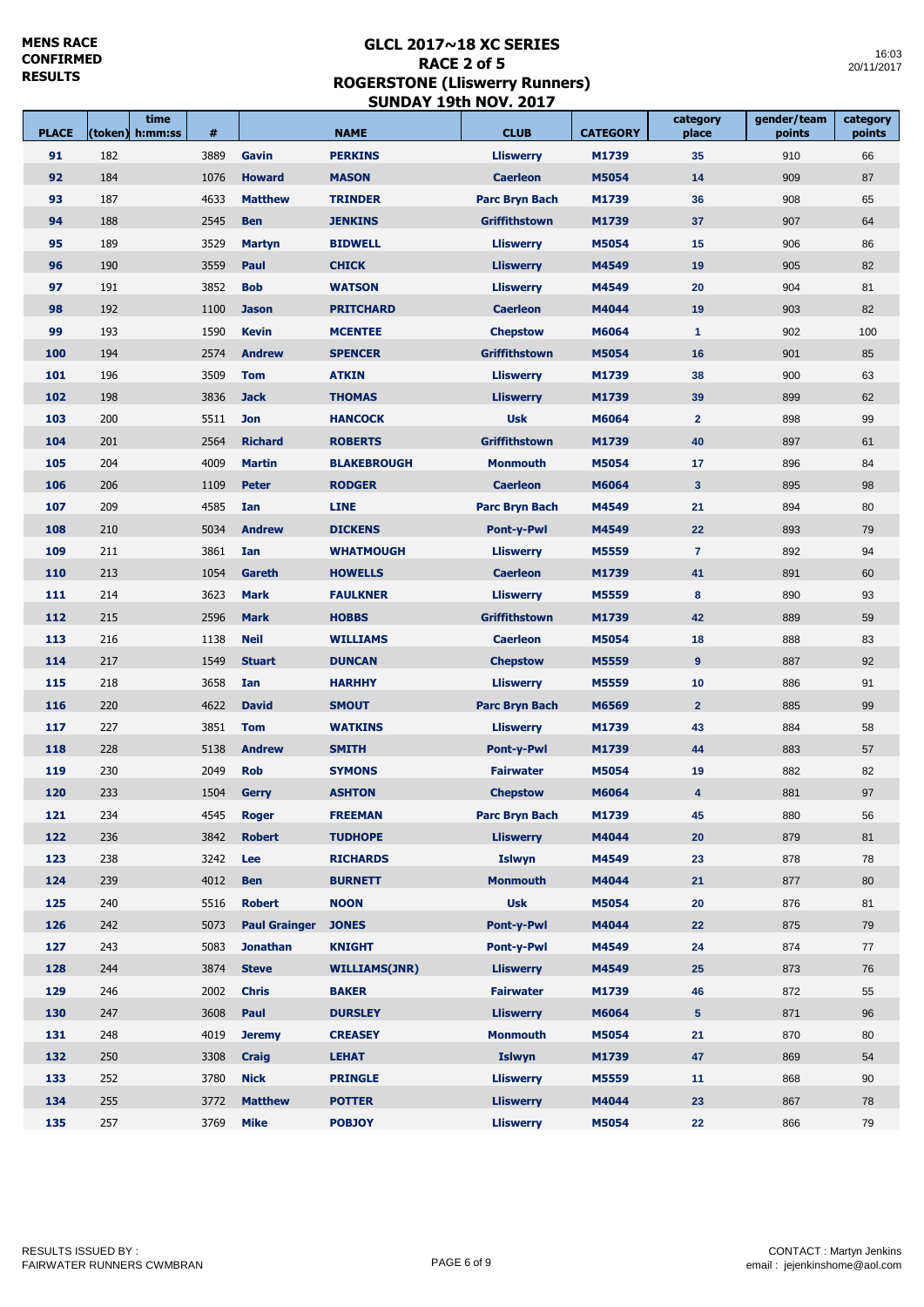Ē

time **the contract of the state of the contract** 

m.

| <b>PLACE</b>   | (token)    | time<br>h:mm:ss | #            |                              | <b>NAME</b>                   | <b>CLUB</b>                              | <b>CATEGORY</b> | category<br>place | gender/team<br>points | category<br>points |
|----------------|------------|-----------------|--------------|------------------------------|-------------------------------|------------------------------------------|-----------------|-------------------|-----------------------|--------------------|
| 136            | 259        |                 | 3601         | <b>Jeremy</b>                | <b>DICKSON</b>                | <b>Lliswerry</b>                         | M5559           | 12                | 865                   | 89                 |
| 137            | 262        |                 | 3512         | Gareth                       | <b>BARRINGTON</b>             | <b>Lliswerry</b>                         | M4044           | 24                | 864                   | 77                 |
| 138            | 263        |                 | 5025         | <b>Alistair</b>              | <b>CUMMINGS</b>               | <b>Pont-y-Pwl</b>                        | M1739           | 48                | 863                   | 53                 |
| 139            | 264        |                 | 3211         | <b>Steven</b>                | <b>PHILLIPS</b>               | <b>Islwyn</b>                            | M4044           | 25                | 862                   | 76                 |
| 140            | 266        |                 | 2016         | <b>Adrian</b>                | <b>GWILLIAM</b>               | <b>Fairwater</b>                         | M5054           | 23                | 861                   | 78                 |
| 141            | 268        |                 | 1088         | <b>Peter</b>                 | <b>OLIVIER</b>                | <b>Caerleon</b>                          | M5054           | 24                | 860                   | 77                 |
| 142            | 269        |                 | 4535         | <b>Stephen</b>               | <b>DALLOW</b>                 | <b>Parc Bryn Bach</b>                    | M6064           | 6                 | 859                   | 95                 |
| 143            | 270        |                 | 4660         | <b>Nicky</b>                 | <b>OSMAN</b>                  | <b>Parc Bryn Bach</b>                    | M4549           | 26                | 858                   | 75                 |
| 144            | 271        |                 | 3855         | <b>Dave</b>                  | <b>WEBSTER</b>                | <b>Lliswerry</b>                         | M5054           | 25                | 857                   | 76                 |
| 145            | 272        |                 | 2003         | <b>Richard</b>               | <b>BOWIE</b>                  | <b>Fairwater</b>                         | M5559           | 13                | 856                   | 88                 |
| 146            | 273        |                 | 3047         | <b>Keith</b>                 | <b>DAVIES</b>                 | <b>Islwyn</b>                            | M5559           | 14                | 855                   | 87                 |
| 147            | 274        |                 | 2025         | <b>Martyn</b>                | <b>JENKINS</b>                | <b>Fairwater</b>                         | M5559           | 15                | 854                   | 86                 |
| 148            | 275        |                 | 2054         | <b>Aidan</b>                 | <b>WILLIAMS</b>               | <b>Fairwater</b>                         | M1739           | 49                | 853                   | 52                 |
| 149            | 276        |                 | 4580         | <b>Anthony</b>               | <b>LEWIS</b>                  | <b>Parc Bryn Bach</b>                    | M5054           | 26                | 852                   | 75                 |
| 150            | 277        |                 | 2042         | <b>Mark</b>                  | <b>PROSSER</b>                | <b>Fairwater</b>                         | M4044           | 26                | 851                   | 75                 |
| 151            | 279        |                 | 3510         | <b>Howard</b>                | <b>ATTWOOD</b>                | <b>Lliswerry</b>                         | M6569           | 3 <sup>2</sup>    | 850                   | 98                 |
| 152            | 281        |                 | 2038         | <b>Tim</b>                   | <b>MURPHY</b>                 | <b>Fairwater</b>                         | M5559           | 16                | 849                   | 85                 |
| 153            | 283        |                 | 3817         | <b>Kristian</b>              | <b>SINCLAIR</b>               | <b>Lliswerry</b>                         | M1739           | 50                | 848                   | 51                 |
| 154            | 284        |                 | 4621         | <b>Marcus</b>                | <b>SMITH</b>                  | <b>Parc Bryn Bach</b>                    | M4549           | 27                | 847                   | 74                 |
| 155            | 285        |                 | 1122         | <b>Andrew</b>                | <b>TAYLOR</b>                 | <b>Caerleon</b>                          | M6064           | $\overline{7}$    | 846                   | 94                 |
| 156            | 286        |                 | 5117         | <b>Michael</b>               | <b>PROBERT</b>                | <b>Pont-y-Pwl</b>                        | M5054           | 27                | 845                   | 74                 |
| 157            | 287        |                 | 2014         | <b>Maixent</b>               | <b>GAILLARD</b>               | <b>Fairwater</b>                         | M4044           | 27                | 844                   | 74                 |
| 158            | 289        |                 | 3703         | <b>Randal</b>                | <b>JONES</b>                  | <b>Lliswerry</b>                         | M5559           | 17                | 843                   | 84                 |
| 159            | 291        |                 | 3763         | <b>Brian</b>                 | <b>PHILLIPS</b>               | <b>Lliswerry</b>                         | M1739           | 51                | 842                   | 50                 |
| 160            | 293        |                 | 2548         | Lyn                          | <b>KENNEY</b>                 | <b>Griffithstown</b>                     | M6064           | 8                 | 841                   | 93                 |
| 161            | 294        |                 | 3560         | <b>Neil</b>                  | <b>CHIPPER</b>                | <b>Lliswerry</b>                         | M5559           | 18                | 840                   | 83                 |
| 162            | 295        |                 | 4662         | <b>Alan</b>                  | <b>NASH</b>                   | <b>Parc Bryn Bach</b>                    | M6064           | 9                 | 839                   | 92                 |
| 163            | 296        |                 | 2524         | <b>Barrie</b>                | <b>DESMOND</b>                | <b>Griffithstown</b>                     | M5054           | 28                | 838                   | 73                 |
| 164            | 297        |                 | 4636         | <b>Terry</b>                 | <b>VAUGHAN</b>                | <b>Parc Bryn Bach</b>                    | M4549           | 28                | 837                   | 73                 |
| 165            | 298        |                 | 1643         | <b>Hamish</b>                | <b>HUGHSON</b>                | <b>Chepstow</b>                          | M4549           | 29                | 836                   | 72                 |
| 166            | 299        |                 | 5517         | Graham                       | <b>SIMPSON</b>                | <b>Usk</b>                               | M5559           | 19                | 835                   | 82                 |
| 167            | 300        |                 | 3672         | <b>John</b>                  | <b>HILL</b>                   | <b>Lliswerry</b>                         | M6569           | 4                 | 834                   | 97                 |
| 168            | 301        |                 | 3709         | <b>Jonathan</b>              | <b>KENDALL</b>                | <b>Lliswerry</b>                         | M4549           | 30                | 833                   | 71                 |
| 169            | 303        |                 | 3531         | <b>Michael</b>               | <b>BONNETT</b>                | <b>Lliswerry</b>                         | M6064           | 10                | 832                   | 91                 |
| 170            | 304        |                 | 3881         | <b>Rob</b>                   | <b>WOOD</b>                   | <b>Lliswerry</b>                         | M4549           | 31                | 831                   | 70                 |
| 171            | 305        |                 | 3061         | <b>Mark</b>                  | <b>DUDDRIDGE</b>              | <b>Islwyn</b>                            | M1739           | 52                | 830                   | 49                 |
| 172            | 306        |                 | 1585         |                              | <b>MADDISON</b>               |                                          | M6569           | 5 <sup>5</sup>    | 829                   | 96                 |
| 173            | 307        |                 |              | <b>Simon</b><br><b>Peter</b> | <b>COLBOURNE</b>              | <b>Chepstow</b><br><b>Fairwater</b>      | M4549           |                   | 828                   |                    |
|                |            |                 | 2010         |                              |                               |                                          |                 | 32                |                       | 69                 |
| 174            | 309        |                 | 3887         | <b>Tim</b>                   | <b>WRIGHT</b>                 | <b>Lliswerry</b><br><b>Griffithstown</b> | M5054           | 29                | 827                   | 72                 |
| 175<br>176     | 311<br>312 |                 | 2517<br>3865 | <b>Richard</b><br>Paul       | <b>COOK</b><br><b>WILLIAM</b> | <b>Lliswerry</b>                         | M1739<br>M6569  | 53<br>6           | 826<br>825            | 48<br>95           |
|                |            |                 |              |                              |                               |                                          |                 |                   |                       |                    |
|                |            |                 |              |                              | <b>OVER 70 MALE</b>           |                                          |                 |                   |                       |                    |
| $\mathbf{1}$   | 110        |                 | 4048         | <b>Jonathan</b>              | <b>JENKINS</b>                | <b>Monmouth</b>                          | M7099           | $\mathbf{1}$      | $\mathbf 0$           | 100                |
| $\overline{2}$ | 222        |                 | 1555         | <b>Dick</b>                  | <b>FINCH</b>                  | <b>Chepstow</b>                          | M7099           | 2 <sup>2</sup>    | $\mathbf 0$           | 99                 |
| 3              | 260        |                 | 1512         | <b>Geoffrey</b>              | <b>BAYLISS</b>                | <b>Chepstow</b>                          | M7099           | 3                 | 0                     | 98                 |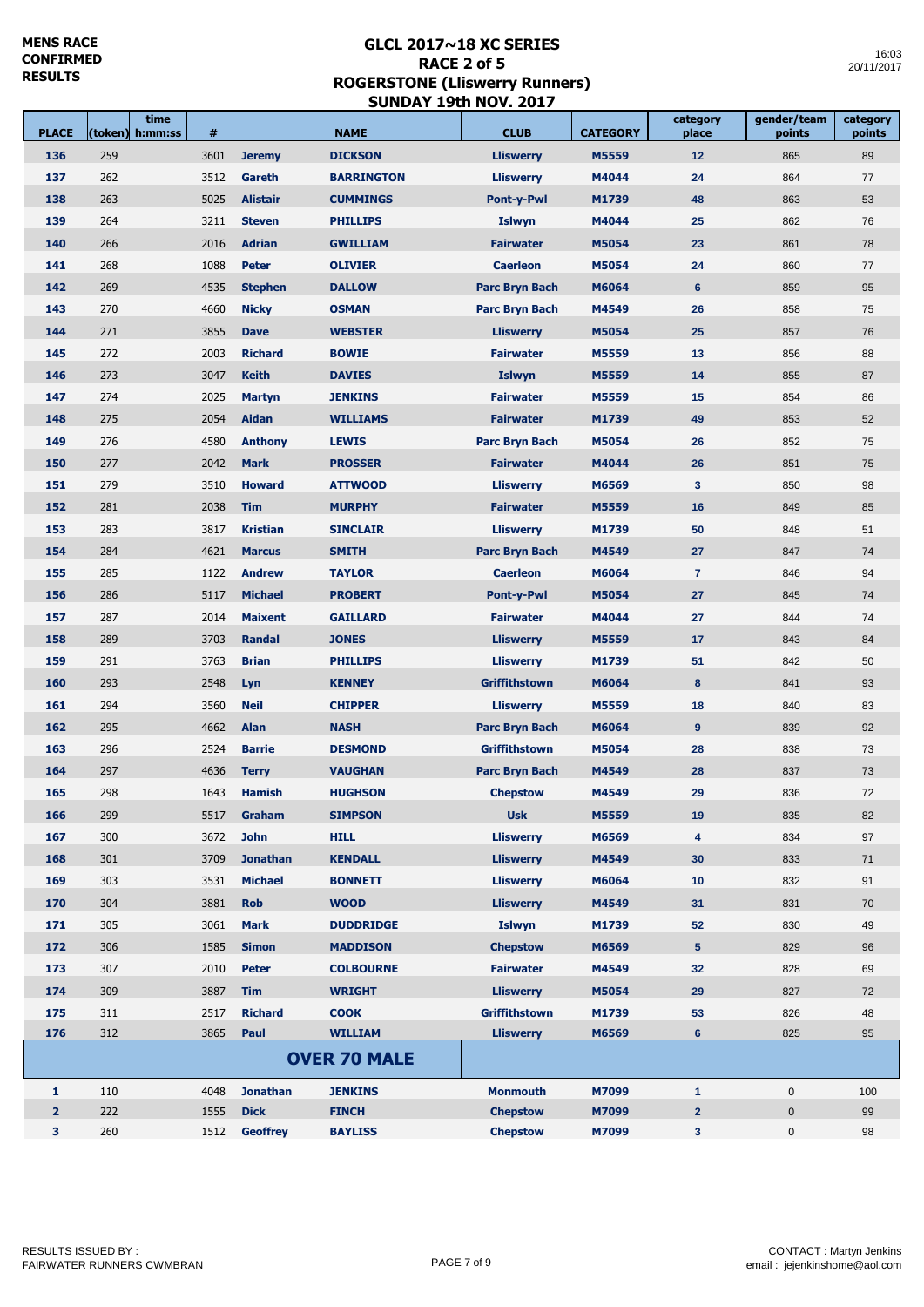## CONFIRMED RESULTS GLCL 2017~18 XC RACE SERIES RACE 2 of 5 ROGERSTONE (Lliswerry Runners) 19th NOV 2017

20/11/2017 16:03

# **RACE SUMMARY**

|                     |     | NUMBER OF RUNNERS BY CATEGORY |     |                        | NUMBER OF RUNNERS BY CLUB |            |       |  |  |
|---------------------|-----|-------------------------------|-----|------------------------|---------------------------|------------|-------|--|--|
| F1734               | 30  | M1739                         | 53  | <b>CLUB</b>            | <b>LADIES</b>             | <b>MEN</b> | TOTAL |  |  |
| F3539               | 18  | M4044                         | 27  | <b>CAERLEON</b>        | 13                        | 13         | 26    |  |  |
| F4044               | 24  | M4549                         | 32  | <b>CHEPSTOW</b>        | 10                        | 22         | 32    |  |  |
| F4549               | 32  | M5054                         | 29  | <b>IFAIRWATER</b>      | 11                        | 14         | 25    |  |  |
| F5054               | 18  | M5559                         | 19  | <b>GRIFFITHSTOWN</b>   | 6                         | 12         | 18    |  |  |
| F5559               | 5   | M6064                         | 10  | <b>ISLWYN</b>          | 10                        | 12         | 22    |  |  |
| F6064               | 4   | M6569                         | 6   | <b>LLISWERRY</b>       | 31                        | 51         | 82    |  |  |
| F6599               | 2   | M7099                         | 3   | MONMOUTH               | 10                        | 9          | 19    |  |  |
|                     |     |                               |     | <b>IPARC BRYN BACH</b> | 26                        | 28         | 54    |  |  |
| <b>LADIES TOTAL</b> | 133 | <b>MENS TOTAL</b>             | 179 | <b>PONTYPOOL</b>       | 16                        | 15         | 31    |  |  |

| NUMBER OF RUNNERS BY CLUB |                   |     |       |  |  |  |  |  |  |  |
|---------------------------|-------------------|-----|-------|--|--|--|--|--|--|--|
| CI UB                     | <b>LADIES MEN</b> |     | TOTAL |  |  |  |  |  |  |  |
| CAERLEON                  | 13                | 13  | 26    |  |  |  |  |  |  |  |
| <b>CHEPSTOW</b>           | 10                | 22  | 32    |  |  |  |  |  |  |  |
| <b>FAIRWATER</b>          | 11                | 14  | 25    |  |  |  |  |  |  |  |
| <b>GRIFFITHSTOWN</b>      | 6                 | 12  | 18    |  |  |  |  |  |  |  |
| <b>ISLWYN</b>             | 10                | 12  | 22    |  |  |  |  |  |  |  |
| LLISWERRY                 | 31                | 51  | 82    |  |  |  |  |  |  |  |
| <b>MONMOUTH</b>           | 10                | 9   | 19    |  |  |  |  |  |  |  |
| <b>PARC BRYN BACH</b>     | 26                | 28  | 54    |  |  |  |  |  |  |  |
| <b>PONTYPOOL</b>          | 16                | 15  | 31    |  |  |  |  |  |  |  |
| <b>USK</b>                | O                 | 3   | 3     |  |  |  |  |  |  |  |
|                           |                   |     |       |  |  |  |  |  |  |  |
| TOTAL                     | 133               | 179 | 312   |  |  |  |  |  |  |  |